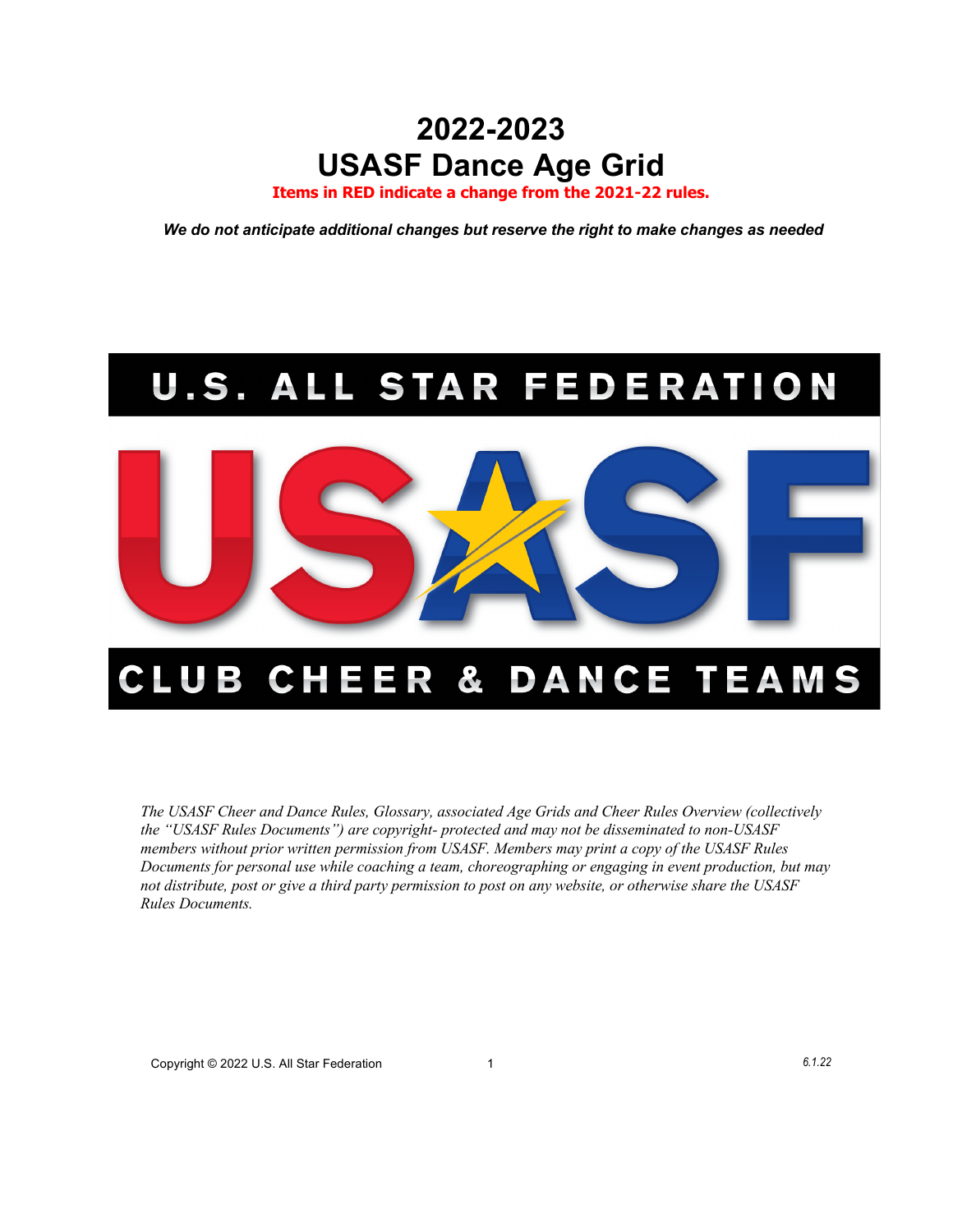

#### **USASF DANCE CATEGORIES**

# **JAZZ**

A Jazz routine can encompass any range of jazz movement including traditional jazz, commercial jazz, musical theater, jazz funk or stylized hard-hitting jazz. Movement is crisp and/or aggressive in approach and can include moments of softness while complementing musicality. Emphasis is placed on style, body alignment, extension, control, uniformity, technical elements, and communication.

# **POM**

A Pom routine contains important characteristics such as strong pom technique (clean, precise and sharp motions), synchronization, visual effects and may incorporate purposeful Pom Elements (i.e. pom passes, jump sequences, leaps/turns, kick lines, etc). Poms should be used throughout the routine. Inadequate use of poms may also affect the panel judges' overall impression and/or score of the routine.

#### **HIP HOP**

A Hip Hop routine can incorporate any street style movement that has evolved from the hip hop culture. Emphasis is placed on the execution of authentic style(s), originality, control, musicality, intricacy, uniformity and may incorporate purposeful elements and skills.

#### **CONTEMPORARY/LYRICAL**

A Contemporary or Lyrical routine uses organic, expressive, pedestrian and/or traditional modern and/or ballet vocabulary as it complements the lyric, mood and/or rhythmic value of the music. Emphasis is placed on control, expressive movement, dynamics, alignment, use of breath, uniformity, communication and may incorporate purposeful elements and skills.

#### **KICK**

A kick routine emphasizes control, height uniformity, extension, toe points, timing and creativity of a variety of kick series and patterns. A kick is defined as one foot remaining on the floor while the other foot lifts with force. Kicks should be performed throughout the routine. Inadequate utilization of kicks may also affect the panel judges' overall impression and/or score of the routine

#### **VARIETY**

A Variety routine must incorporate a blend of at least two or more dance styles listed in the USASF Categories. (Jazz, Pom, Hip Hop, Contemporary/Lyrical and/or Kick) All styles will compete together in this category. The style of dance performed will determine which "category" rules a team will follow in the appropriate age divisio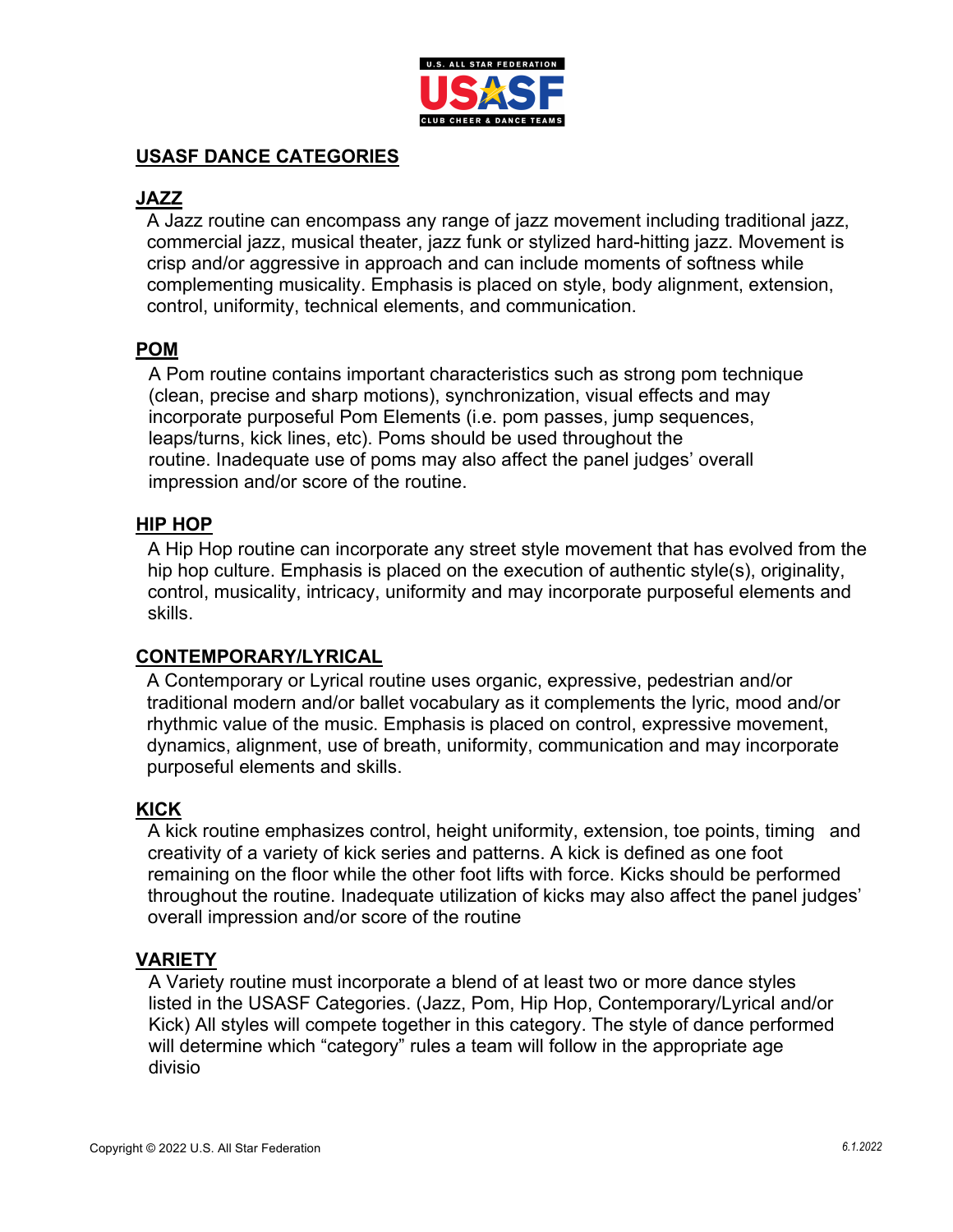

# **USASF DANCE TIERS**

#### **NOVICE**

- Novice teams are gender neutral and will not be split based on gender (novice teams will not be classified as co-ed, all male, etc).
- All Category styles in each Age Division will be combined in Novice, no exceptions.
- Members on a Novice team may crossover to a Prep or Elite team.
- Novice designation is for new and emerging athletes/programs/teams seeking experience with dance performance and evaluation. Novice will only be evaluated on a rating system and not scored/ranked against other teams.
	- o Recommended ratings are Superior (Highest), Excellent, and Outstanding. Please check with your specific event producer for their rating system
- Novice Teams must follow the USASF Dance General Rules and USASF Prep & Novice Dance Rules, please note the following in particular:
	- $\circ$  Routine may not exceed 1:30 (there is no time minimum)
	- $\circ$  No Lifts/Stunts allowed (all athletes must keep at least one body part on the ground while performing groups & pairs skills)
- Novice can be offered at both 1 and 2-day events. HOWEVER, if offered at 2-day events, Novice divisions will perform ONE TIME ONLY.
- An Event Producer may offer a team of less than 4 athletes to perform, as long as they meet the age restrictions of the Age Grid. Prior approval from the Event Producer is required.

#### **PREP**

- All Category styles in each Age Division will be combined in Prep, unless the Prep splitting rule applies (See page 6)
- Members must follow the Prep crossover rules (See page 7)
- The Prep designation is offered for emerging teams and dancers and should be scored on a traditional scoresheet.
- Prep teams must follow the USASF Dance General Rules and USASF Prep Dance Rules
- May be offered and competed at one and two day events.

#### **ELITE**

- Term used to differentiate between the Prep and Novice tiers.
- The division will be referred to as Elite or simply by the Division and Category name. *Example: Senior Elite Pom or Senior Pom*.
- Elite teams must follow the USASF General and Elite Dance Rules for their team's applicable division.

**DanceABILITIES for Exceptional Athletes:** A team comprised of dancers with a disability. The USASF follows the American with Disabilities Act (ADA), stating: An individual with a disability is defined by the ADA as a person who has a physical or mental impairment that substantially limits one or more major life activities, a person who has a history or record of such an impairment, or a person who is perceived by others as having such an impairment. **\****Teams must follow DanceABILITIES*

| <b>Division</b>  | <b>US Model</b><br><b>Target Ages</b> | <b>INT. Model</b><br><b>Target Ages</b> | <b>Birth Year</b> | Gender      | <b>Team Size</b> |
|------------------|---------------------------------------|-----------------------------------------|-------------------|-------------|------------------|
| DanceABIILITIES* | 5 years+                              | 6 vears +                               | 2017 or before    | Female/Male | No min/max #     |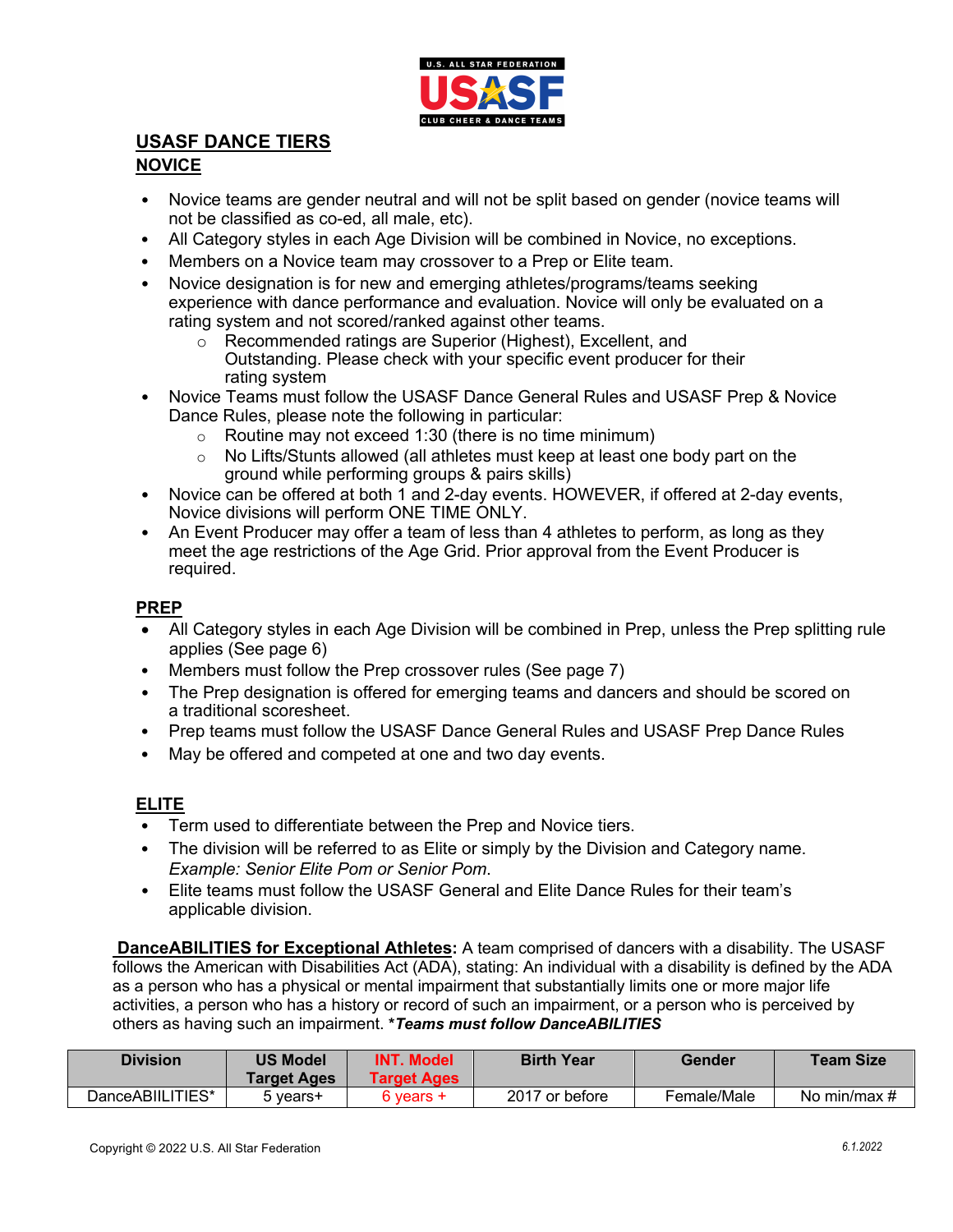

#### **PRIMARY AGE DIVISIONS**

Note: Divisions are listed by 1) Age, 2) Team Size (if applicable), 3) Gender (if applicable) *4)* Category (Jazz, Pom, etc.). *Ex: Senior Large Coed Hip Hop* **Coed:** female(s) & male(s), *Ex: Senior Coed Hip Hop* **All Male:** 0 females, *Ex: Open Male Hip Hop* **All Female:** 0 males, *Ex: Senior Hip Hop (do not include gender in title)*

| <b>Division</b>    | <b>US Model</b><br><b>Target Ages</b> | <b>INT. Model</b><br><b>Target Ages</b> | <b>Eligibility by Birth Year</b> | Gender      | <b>Team Size</b>                                |
|--------------------|---------------------------------------|-----------------------------------------|----------------------------------|-------------|-------------------------------------------------|
| <b>Tiny Novice</b> | 3-6 years old                         | 4-7 years old                           | 2015-2019                        | Female/Male | 4-14 Small<br>15+ Large                         |
| Tiny               | 4-6 years old                         | 5-7 years old                           | 2015-2018                        | Female/Male | 4-14 Small<br>15+ Large                         |
| Mini               | 5-9 years old                         | 6-10 years old                          | 2012-2017                        | Female/Male | 4-14 Small<br>15+ Large                         |
| Youth              | 8-12 years old                        | 9-13 years old                          | 2009-2014                        | Female/Male | 4-14 Small<br>15+ Large                         |
| Junior*            | 10-15 years old                       | 11-16 years old                         | 2006-2012                        | Female/Male | 4-14 Small<br>15+ Large                         |
| Senior             | 12-18 years old                       | 13-19 years old                         | 6/1/2003 - 2010                  | Female/Male | 4-14 Small<br>15+ Large                         |
| Open**             | 13 years $+$                          | 15 years $+$                            | On or before 12/31/2008          | Female/Male | 6-15 Small (elite)<br>16-30 Large<br>(premiere) |

#### **AGE REQUIREMENTS:**

The USASF recognizes the concern with fielding teams of a broad age range and highly recommends that individual programs be vigilant in monitoring participants of various ages on the same team and that, whenever possible, a team's composition is made up of participants of similar ages.

- Athletes must be born on or between the dates listed in the "Eligibility by Birth Year" column to be eligible for that division.
- **US Ages** represent the former age determination model. **International Ages** represent the age determination model that will be used for the 2022-2023 season and are the actual ages for the **birth years** in each division. The Open Division ages and birth years reflect the transition to the International Age, as well as the additional year added to the bottom age.
- Any team, from any country, may enter any USASF Division as long as they abide by the age requirements of that Division.
- \*Junior teams that submit to qualify and compete at The Dance Worlds ®: Athletes who will turn 11, 12, 13, 14, 15, 16 or 17 in 2023 will be eligible. Be vigilant when submitting for a Junior Bid to calculate ages correctly.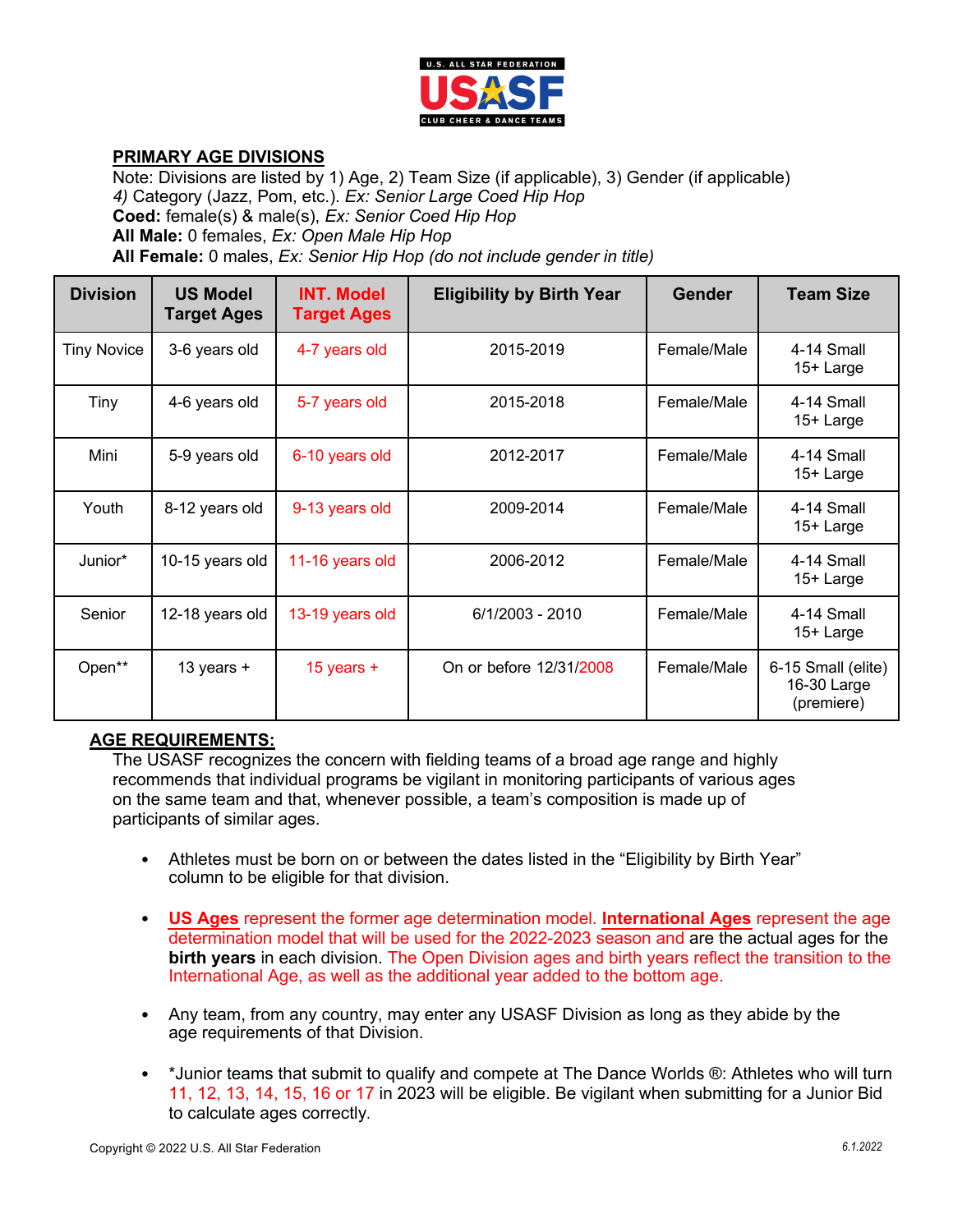

- \*\*Open Divisions: The Novice and Prep Tier is not available to Open Division teams.
- Background checks and Adult Athlete Specific SafeSport Training are an eligibility requirement for "Adult Athletes". Adult Athlete: Any athlete that turns 19 years old during the 2023 calendar year.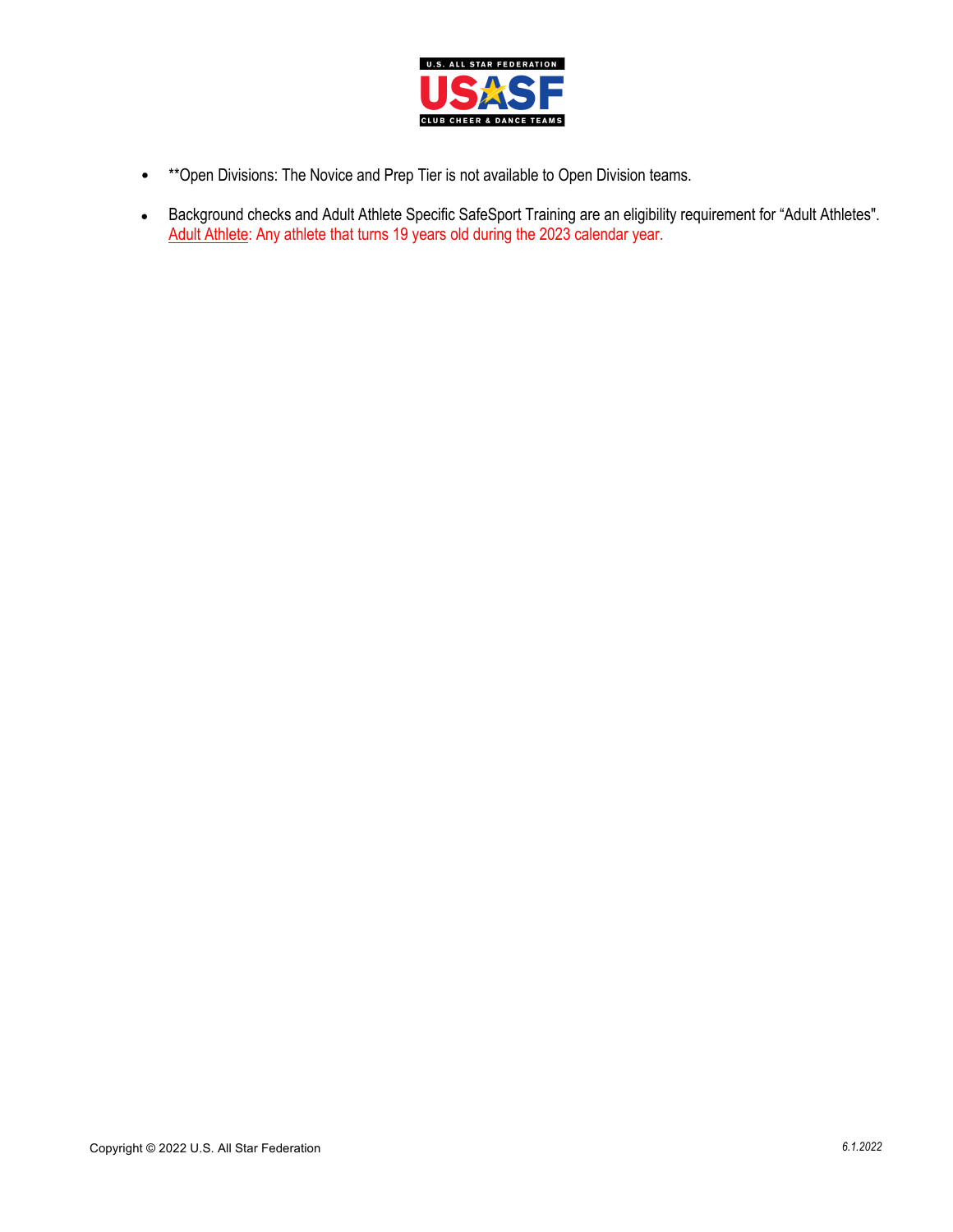

### **Definitions:**

**- May** means that an event producer is **permitted** to combine or split but is not required. Anything that reads **may** is left to the discretion of the event producer.

**- Must** means that an event producer is **required** to combine or split if the division meets the criteria set forth in the guidelines.

**- May not** means that the event producer is **prohibited** to combine or split the division.

# **I. COMBINING & SPLITTING ELITE TIER:**

The USASF provides guidelines for COMBINING and/or SPLITTING divisions in the best interest of providing a competitive environment. Whenever possible, there should be at least 3 teams in any given division category. There will be instances, however, where there are not permissible combinations thus having a division that may only have one or two teams. The guidelines listed herein will provide the basis for how this will be accomplished. Event Producers may not further combine or split All-Star categories and/or divisions by style, level, skill, age or ability, other than outlined without prior written approval from USASF. *(Exception: Tiny Elite see pg 6)*

#### **Splitting All Star Elite:**

- 1. Event Producer's **must** first split by program. Teams from same program location will not be forced to compete against each other unless:
	- i. The coach creates two teams in same div/cat: (Ex: 2 small junior jazz teams)
	- ii. The coach may choose to have their teams compete against each other.
- 2. Event Producer's **must** then split by size and/or gender dependent upon which split will create the deepest competition for all teams entered in a particular division category **while** still ensuring no less than 3 teams remain in a particular division category**.**

| <b>Program Name</b> | <b>Division Category</b> | Total # of athletes | <b>Female</b> | <b>Male</b> |
|---------------------|--------------------------|---------------------|---------------|-------------|
| Program A*          | Youth Small Hip Hop      |                     | 7             |             |
| Program B           | Youth Small Hip Hop      | 10                  | 10            | 0           |
| Program C           | Youth Small Hip Hop      | 13                  | 13            | ∩           |
| Program A*          | Youth Large Hip Hop      | 16                  | 16            | 0           |
| Program D           | Youth Small Coed Hip Hop | 12                  | 11            |             |
| Program E           | Youth Large Coed Hip Hop | 15                  | 14            |             |
| Program F           | Youth Large Coed Hip Hop | 15                  | 14            |             |
| Program G           | Youth Large Coed Hip Hop | 17                  | 12            | 5           |
| Program H           | Youth Large Coed Hip Hop | 16                  | 15            |             |
| Program I           | Youth Large Coed Hip Hop | 24                  | 23            |             |

*Example: 10 Teams are registered in Youth Hip Hop (3 YSHH, 1, YLHH, 1 YSCHH, 5 YLCHH). Program A\* has entered an all-girl team in both Small and Large Youth Hip Hop. These teams will not be forced to compete against each, thus splitting by size is ideal placing 6 teams in YLHH and 4 teams in YSHH regardless of gender.*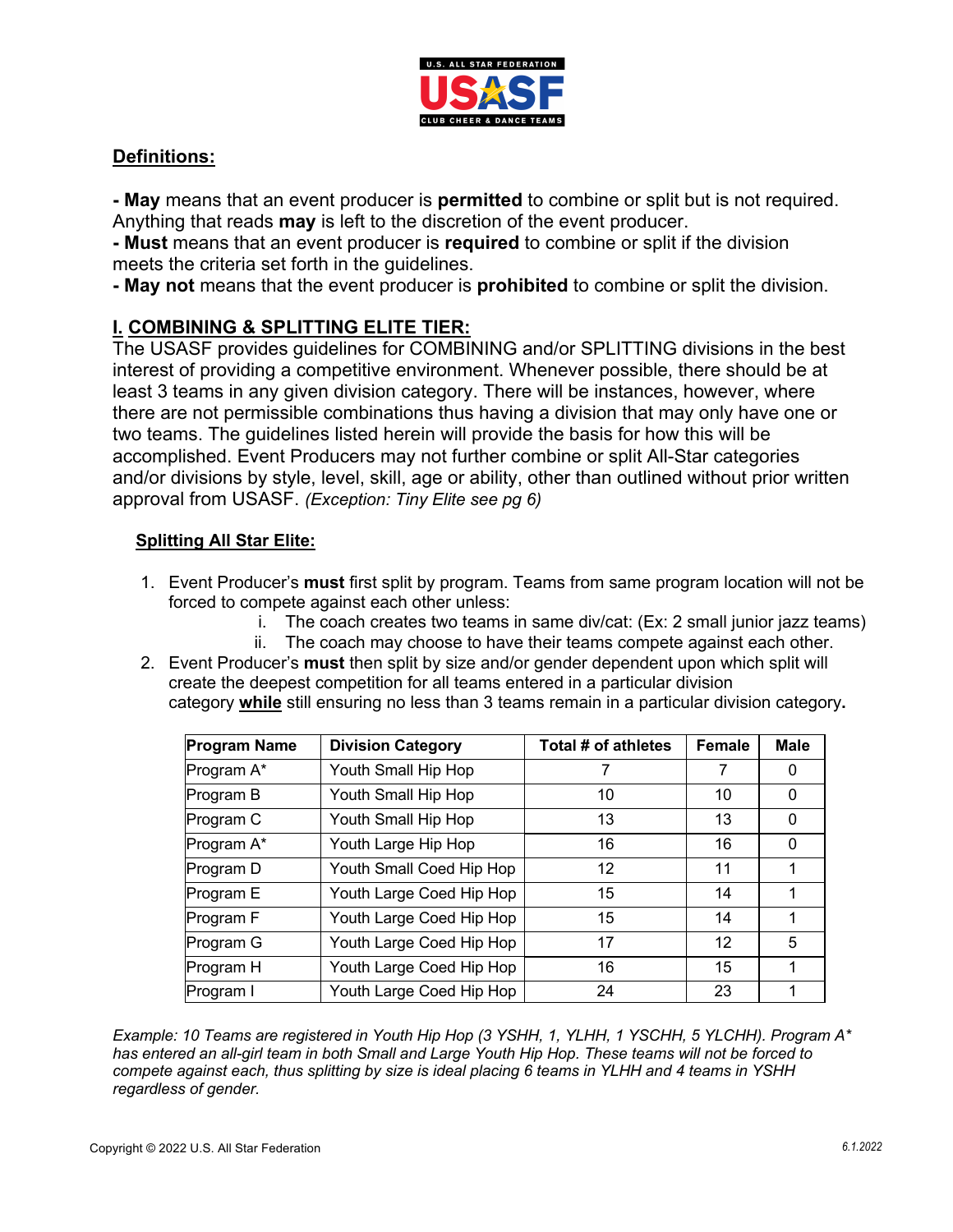

# **II. COMBINING & SPLITTING PREP and NOVICE TIER:**

Novice Tier may not split, no exceptions (see page 3).

All performances, regardless of style, in the Prep division categories will be judged against each other unless one of the splitting rules applies. Event Producers **must** split **Prep** routines into separate Categories (Prep Jazz, Prep Pom, Prep Hip Hop, Prep Contemporary/Lyrical, Prep Kick or Prep Variety) by Age Division if:

- *a.* There are two teams from the same program registered in the same Age Division. *(Example: Junior Prep Jazz and Junior Prep Pom teams from the same program will not compete against each other. However, if a program chooses to register two teams in the same Age, Team Size and Category, the teams will compete against each other.)*
- b. There are three or more teams in the same category style, and at least two remaining performances in any of the other category styles. (Example: 3 Junior Prep Hip Hop, 1 Junior Prep Pom, and 1 Junior Prep Kick will be split into Junior Prep Hip Hop (with 3 teams) and Junior Prep All Styles (with 2 teams: Prep Pom and Prep Kick)

# **III. COMBINING & SPLITTING TINY:**

All performances, regardless of style, in these division categories will be judged against each other unless one of the splitting rules applies. Then, Event Producers will split Tiny into separate Categories (Jazz, Pom, Hip Hop, etc.), if:

- *a.* There are two teams from the same program registered in the same Age Division. *(Example: Tiny Jazz and Tiny Pom teams from the same program will not compete against each other. However, if a program chooses to register two teams in the same Age, Team Size and Category, the teams will compete against each other.)*
- b. Event Producers **must** split Tiny Divisions within the same category into Small and Large (as outlined in grid) if there are 10 or more teams in the division before the split occurs. There **must** be at least 3 teams in each division once the split occurs
- c. There are three or more teams in the same category style, and at least two remaining performances in any of the other category styles

# **IV. COMBINING to Create "All Styles" Category:**

Event Producer's **may** create an "All Styles" category to combine routines of different styles within the same age division when fewer than three teams are registered in a particular category. If combined, all Category styles (Jazz, Pom, Hip Hop, Contemporary/Lyrical, Kick or Variety), in each Division, (Tiny, Mini, Youth, Junior, Senior or Open), may compete together in this category. *(Example: When one team is registered in Junior Jazz and two teams are registered in Junior Pom, the event producer may combine Junior Jazz and Junior Pom to create Junior All Styles)*

#### **Exceptions:**

a. Categories with 3 or more teams registered in a particular age division will not combined with other categories into an All Styles category. *Example: If there are 3 teams in Junior Jazz, 2 in Junior Pom, 2 in Junior Hip Hop and 1 in Junior Kick, the event producer could combine the Pom, Hip Hop and Kick teams into the Junior All Styles Division/Category and leave Junior Jazz as a separate Division/Category.* Note: There should always be more than one team in the All Styles category.